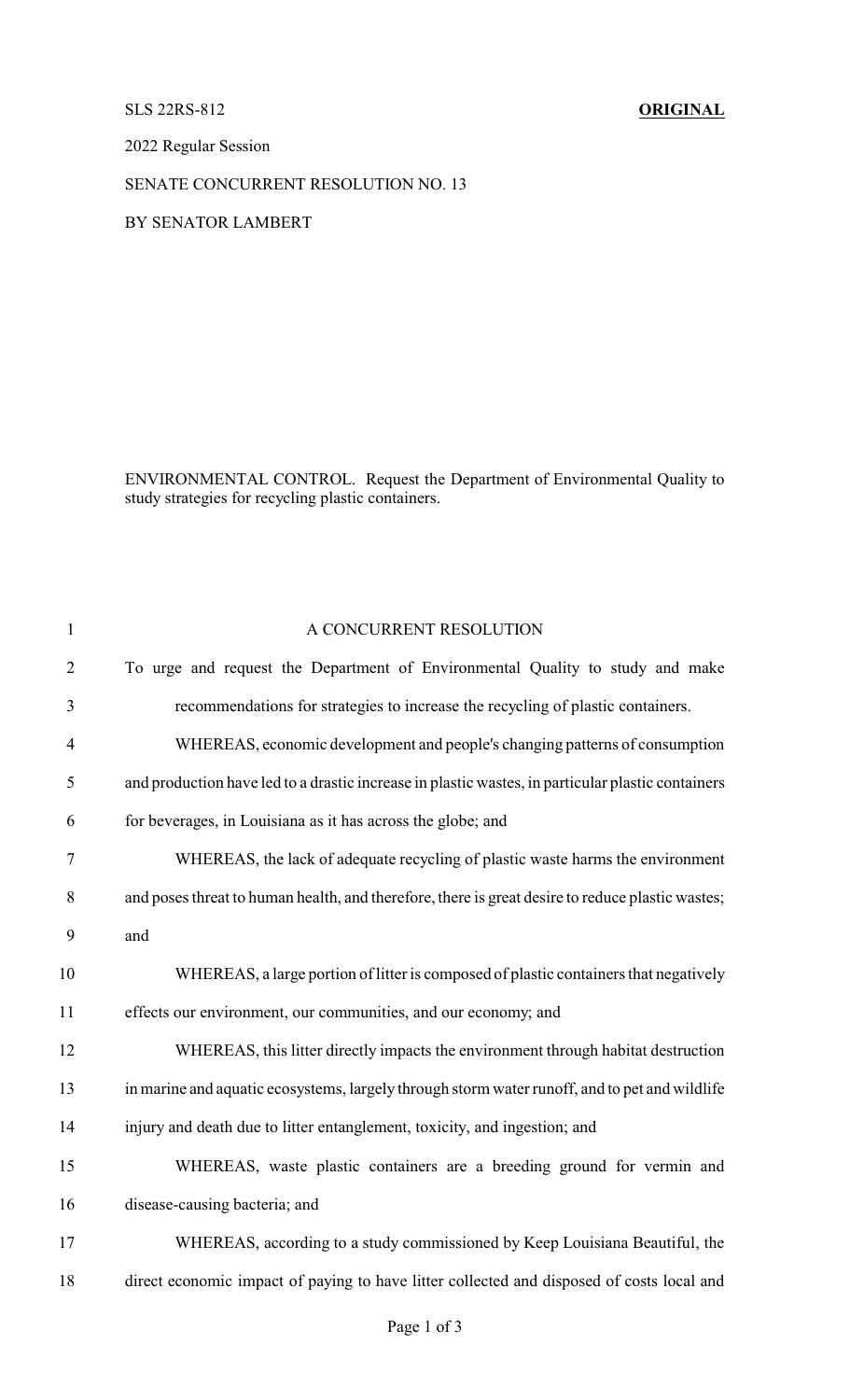state government forty million dollars per year; and WHEREAS, this forty-million-dollar-per-year price tag is in addition to other direct costs incurred for enforcing litter laws and developing programs and advertisements encouraging and educating citizens on the dangers of litter and the indirect economic impacts including real estate devaluation, loss of new industry and business, and loss of tourism and ecotourism; and WHEREAS, a strategy to consider is the implementation of a bottle deposit and redemption program by statute, similar to those in Vermont, Oregon, New York, Michigan, Massachusetts, Maine, Iowa, Hawaii, Connecticut, California, and Guam, that would reduce 10 litter and create a steady and reliable stream of plastics for recycling; and WHEREAS, this stream of plastics would further make the construction and operation of advanced recycling facilities, provided for in Act No. 460 of the 2021 R.S., economically feasible by supplying constant material for processing back into basic components to manufacture into new products and thereby keep plastic containers from becoming litter on our otherwise scenic roadways and waterways; and WHEREAS, the recycling facilities would have the additional benefit of creating additional jobs and economic opportunities for our citizens and businesses. THEREFORE, BE IT RESOLVED that the Legislature of Louisiana does hereby urge and request the Department of Environmental Quality, in consultation with any governmental entity or nongovernmental organization the department finds useful or necessary, to study strategies to increase the recycling of plastic containers and to report recommendations to the Senate Committee on Environmental Quality and the House Committee on Natural Resources and Environment by March 10, 2023.

 BE IT FURTHER RESOLVED that a copy of this Resolution be transmitted to the secretary of the Department of Environmental Quality.